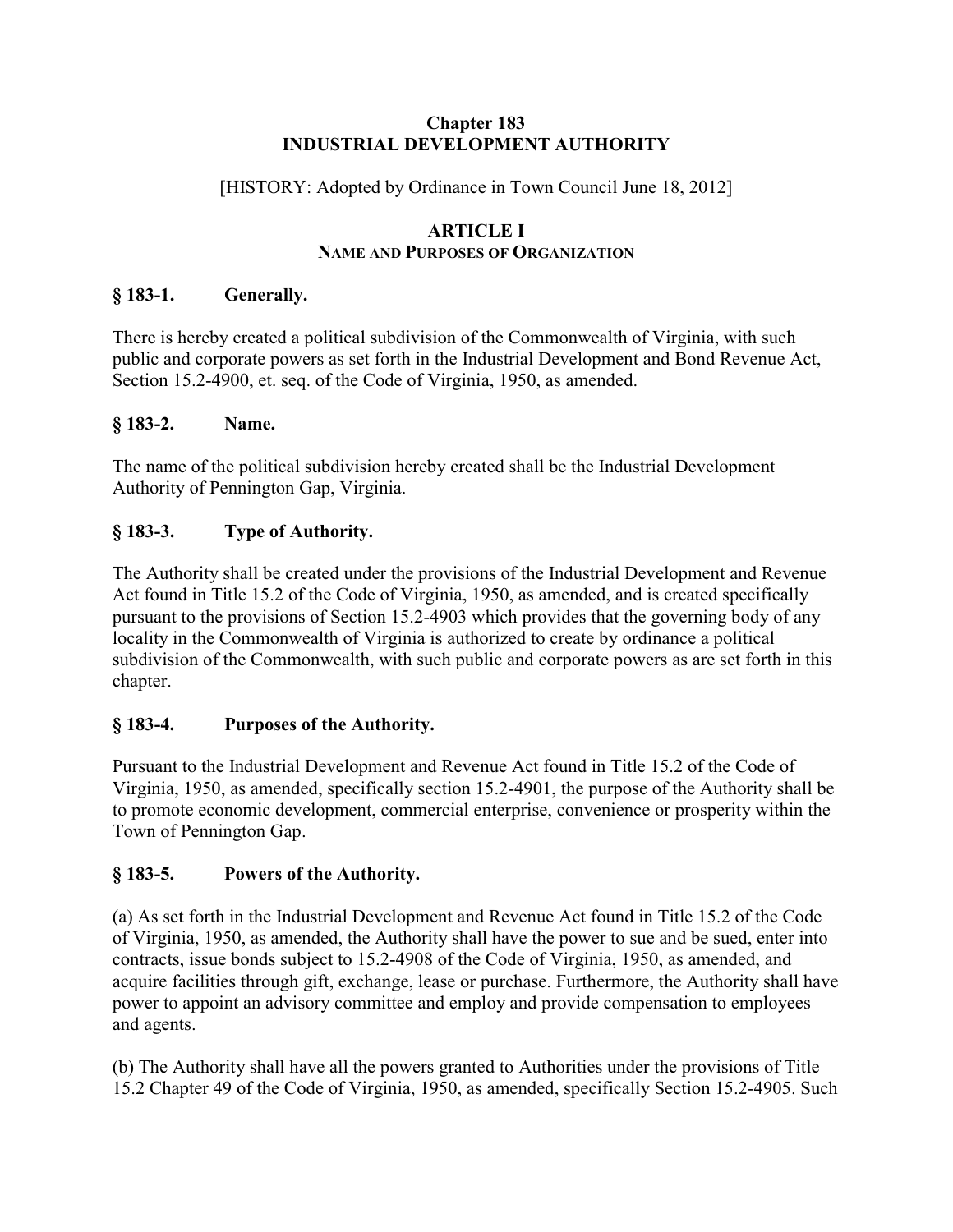authority shall not itself be authorized to operate any such manufacturing, industrial, nonprofit or commercial enterprise or any facility of an institution of higher education.

### **ARTICLE II DIRECTORS**

### **§ 183-6. Generally.**

(a) A Board of Directors composed of seven directors shall govern the Authority. Pursuant to Title 15.2 Chapter 49, specifically Section 15.2-4904.

(b) The Board of Directors shall be vested with all powers of the Authority.

### **§ 183-7. Appointment of Directors.**

The Town Council shall appoint the seven directors to the Board of Directors by majority vote of council.

### **§ 183-8. Method of Nomination and Appointment by Council.**

(a) Nominations for a vacancy of the Board of Directors shall be made in the form of a motion by the Mayor or Town Council Member at a regularly constituted meeting of Council.

(b) Upon consideration of nomination for a vacancy of the Board of Directors, the Town Council may, at its discretion, interview prospective candidates for appointment.

(c) Town Council shall only be permitted to appointment of individuals who meet the qualifications as specified by this Chapter and the Code of Virginia.

## **§ 183-9. Appointment of Initial Board of Directors; Length of Terms.**

(a) Upon passage of this Ordinance, the Town Council shall appoint the initial seven directors by majority vote of council.

(b) Initially, two directors will be appointed for one-year terms; two directors being appointed for two-year terms; two directors being appointed for three-year terms and one being appointed for a four-year term.

#### **§ 183-10. Subsequent Appointment of Board of Directors; Length of Terms.**

Subsequent appointments to the Board of Directors shall be for terms of four years, except appointments to fill vacancies, which shall be for the unexpired terms.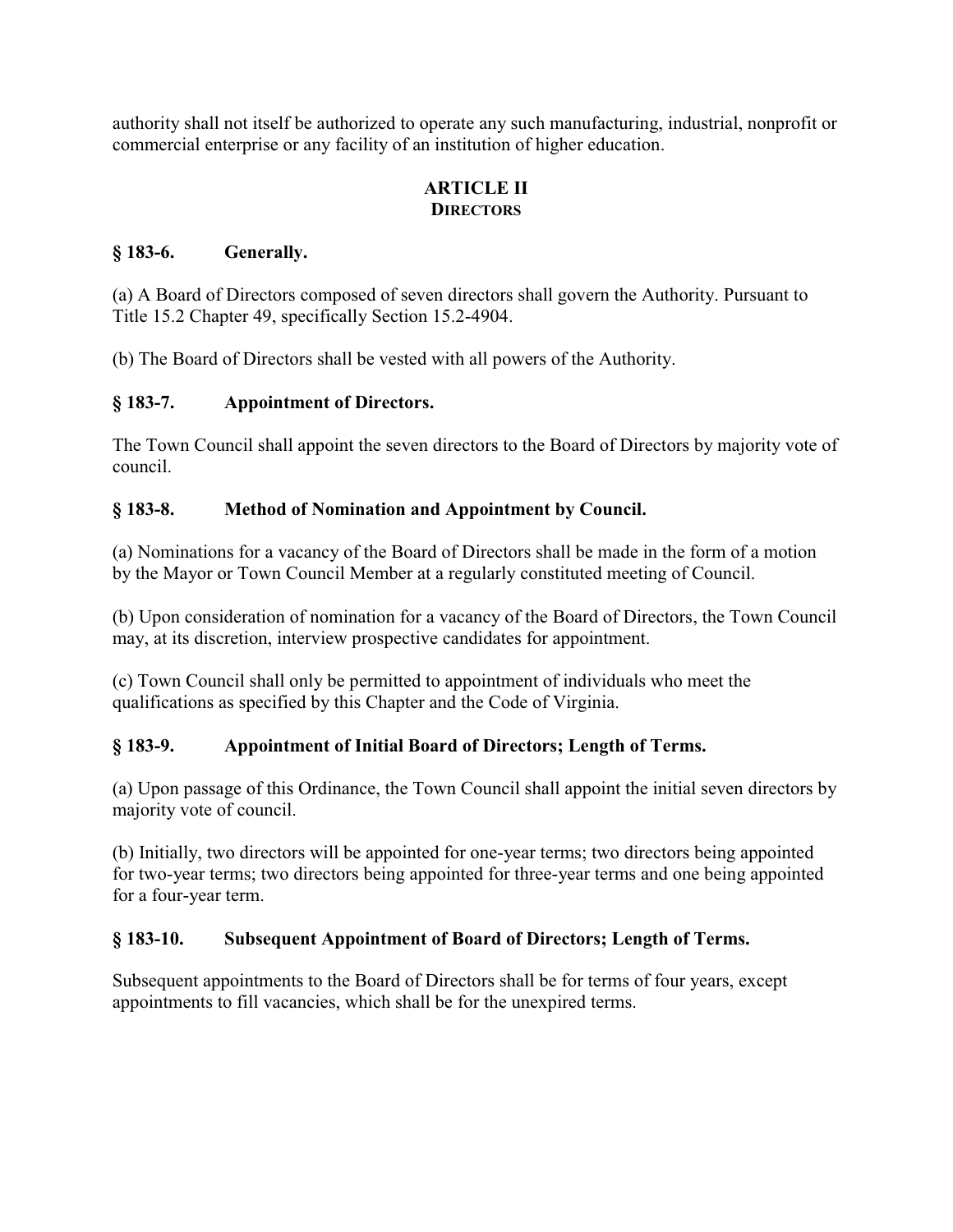## **§ 183-11. Qualification for Appointment.**

(a) Members of the Board of Directors shall be subject to the qualifications provided herein pursuant to Section 15.2-4904 of the Code of Virginia, 1950, as amended.

(b) If the population of the Town of Pennington Gap, Virginia is greater than 3,500 people, no Director of the Authority shall be an officer or employee of the Town.

(c) If the population of the Town of Pennington Gap, Virginia is not greater than 3,500 people, officers or employees of the Town may serve as Directors of the Authority provided they do not constitute a majority of the board.

(d) Every Director shall, at the time of his appointment and thereafter, reside within the Town of Pennington Gap. If a Director ceases to be a resident of the Town of Pennington Gap, the Director's office shall be vacant and a new director may be appointed for the remainder of the term.

## **§ 183-12. Oath.**

After appointment or re-appointment and before entering upon his duties, each director will take an Oath provided in Title 49 Chapter 1 of the Code of Virginia, 1950, as amended.

## **§ 183-13. Removal from Office.**

A member of the Board of Directors of the Authority may be removed from office by the Town Council of Pennington Gap, Virginia without limitation in the event that the board member is absent from any three consecutive meetings of the authority, or is absent from any four meetings of the authority within any 12-month period. In either such event, a successor shall be appointed by the Town Council for the unexpired portion of the term of the member who has been removed.

## **§ 183-14. Expenses Incurred by Directors.**

(a) Members of the Board of Directors shall be reimbursed for actual expenses incurred in the performance of their duties from funds available to the Authority.

(b) Members of the Authority shall receive no salary.

#### **ARTICLE III OPERATION**

## **§ 183-15. Quorum required.**

For Purposes of conducting business, exercising its power, the Board of Directors shall take votes where a quorum and of the Board will consist of four members. No action will be taken with out a quorum vote in favor of such action.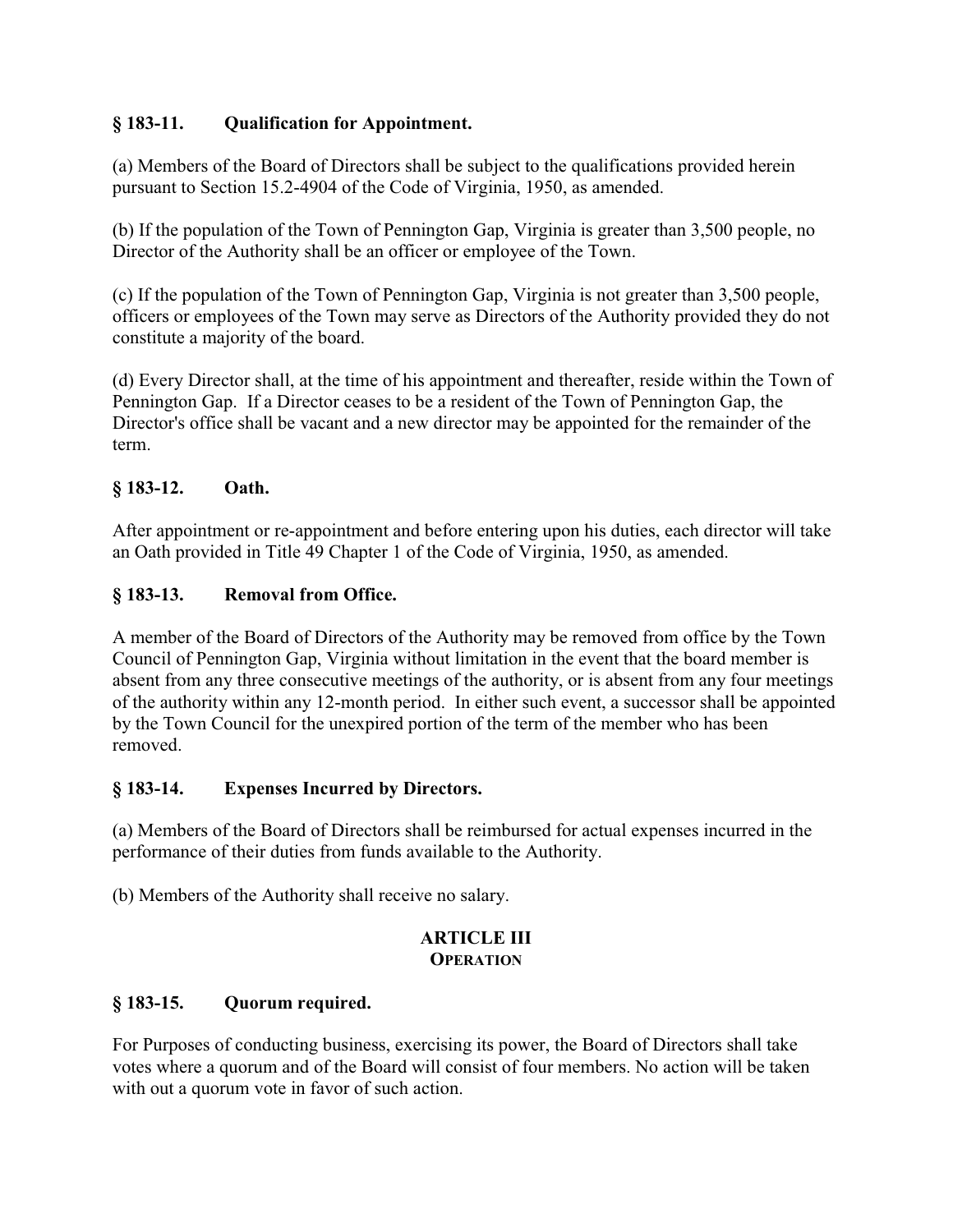### **§ 183-16. Meetings.**

The Board of Directors shall meet regularly at dates, times, and location to be determined by the Board of Directors.

### **§ 183-17. Action of the Authority by Resolution; Majority Vote Required.**

The Authority shall act by Resolution upon a simple majority vote of the Board of Directors.

### **§ 183-18. Records.**

The Board shall keep detailed minutes of its meetings and available for public inspection at any time.

### **§ 183-19. Record and Audit of Financial Transactions.**

(a) Records shall also be kept of all financial transactions.

(b) The Board must arrange to have its records audited annually, which shall also be open for public review at any time.

#### **§ 183-20. Location.**

(a) The principal office of the Authority shall be located within the Town of Pennington Gap, Virginia.

(b) All records of the Authority shall be kept at the principal office.

(c) The title to all property of every kind belonging to the Authority shall be titled in the name of the Authority, which shall hold such title for the benefit of the Town of Pennington Gap, Virginia.

#### **§ 183-21. Funding.**

Funding of the Authority shall be by appropriation as decided from time-to-time by the Town Council of the Town of Pennington Gap, Virginia, Board of Supervisors of Lee County, Virginia, Lee County Industrial Development Authority, and from such other sources as are proper.

#### **§ 183-22. Annual Reports.**

(a) The Board of Directors shall report to the Town Council of Pennington Gap, Virginia annually, on or before the last June meeting of the Governing Body, on the activities of the Authority.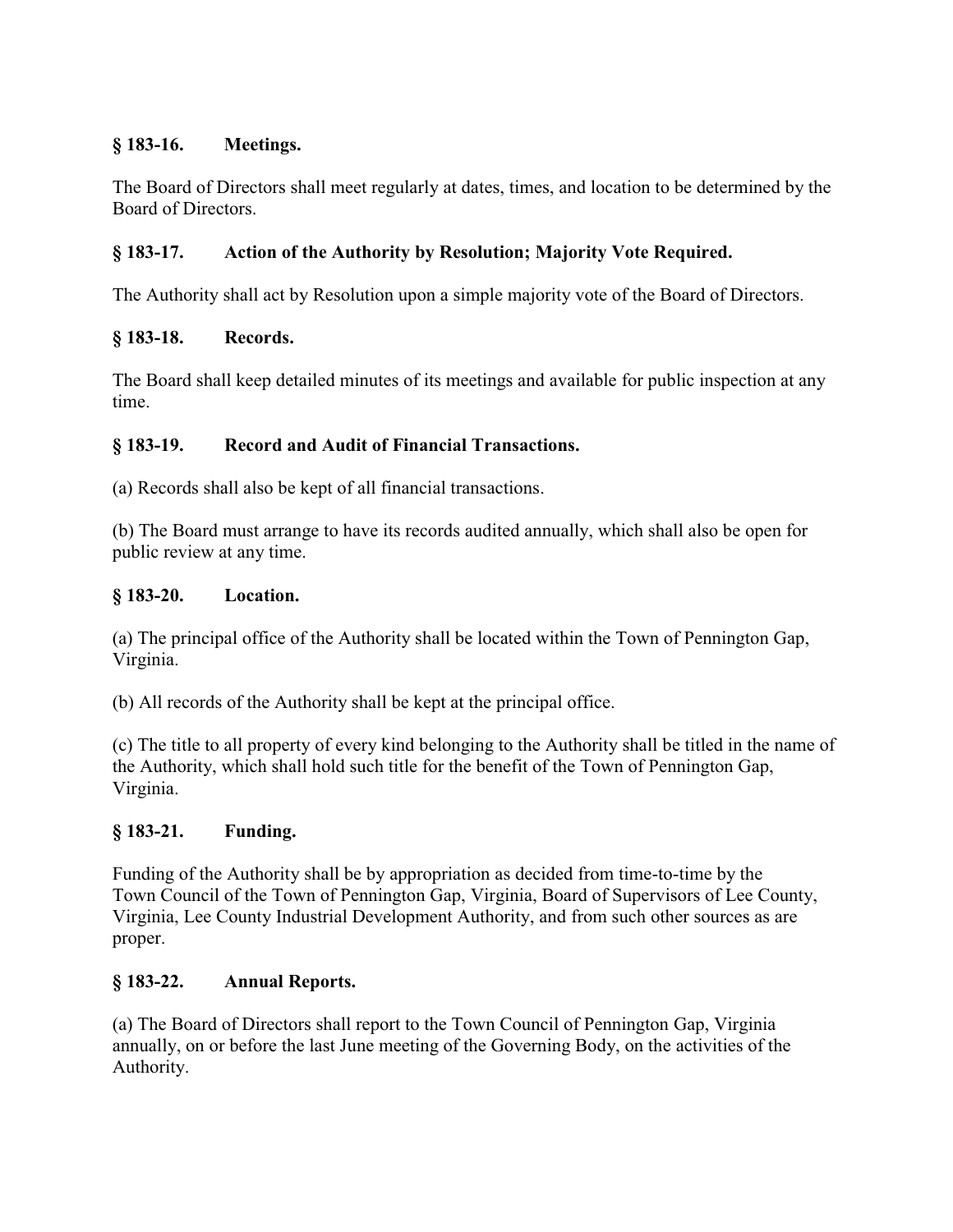(b) In addition to oral presentation at the meeting, a written annual report shall be provided prior to the meeting and shall contain, at a minimum, the following information:

(1) A financial update through December 31 of the current fiscal year;

(2) After completion of the first fiscal year, an audited financial report showing expenditures, revenues, and a statement showing financial condition at the end of the preceding fiscal year; and

(3) A written report, approved by the Board of Directors, of the activities and accomplishments of the Authority and recommendations regarding future activities of the Authority.

# **§ 183-23. Special Reports.**

(a) Upon written request of the Town Council of Pennington Gap, Virginia, the Board of Directors shall report to the Governing Body within thirty (30) days of receipt of the request or within a longer period if so provided in the written request.

(b) The special report shall describe the activities and financial status of the Authority within the six (6) month period immediately preceding the request, or as otherwise specified in the written request and shall be furnished to the Town of Pennington Gap. A written report shall be provided if requested.

# **§ 183-24. Fiscal Impact Statement.**

Pursuant to 15.2-4907, of the Code of Virginia, 1950, as amended, every request for industrial development financing when submitted for approval must be accompanied by a fiscal impact statement.

# **§ 183-25. Cooperation with the Lee County Industrial Development Authority.**

Whenever practicable, the Authority shall communicate, cooperate, and partner with the Lee County, Virginia Industrial Development Authority, so long as it continues to exist, for the purposes of promoting economic development, commercial enterprise, convenience or prosperity within the Town of Pennington Gap.

## **§ 183-26. Powers, etc. severable.**

(a) Pursuant to 15.2-4919, of the Code of Virginia, 1950, as amended, the powers granted and the duties imposed in this Chapter are independent and severable.

(b) If any one or more sections, subsections, sentences, or parts of any of this Chapter are adjudged unconstitutional or invalid, such adjudication shall not affect, impair or invalidate the